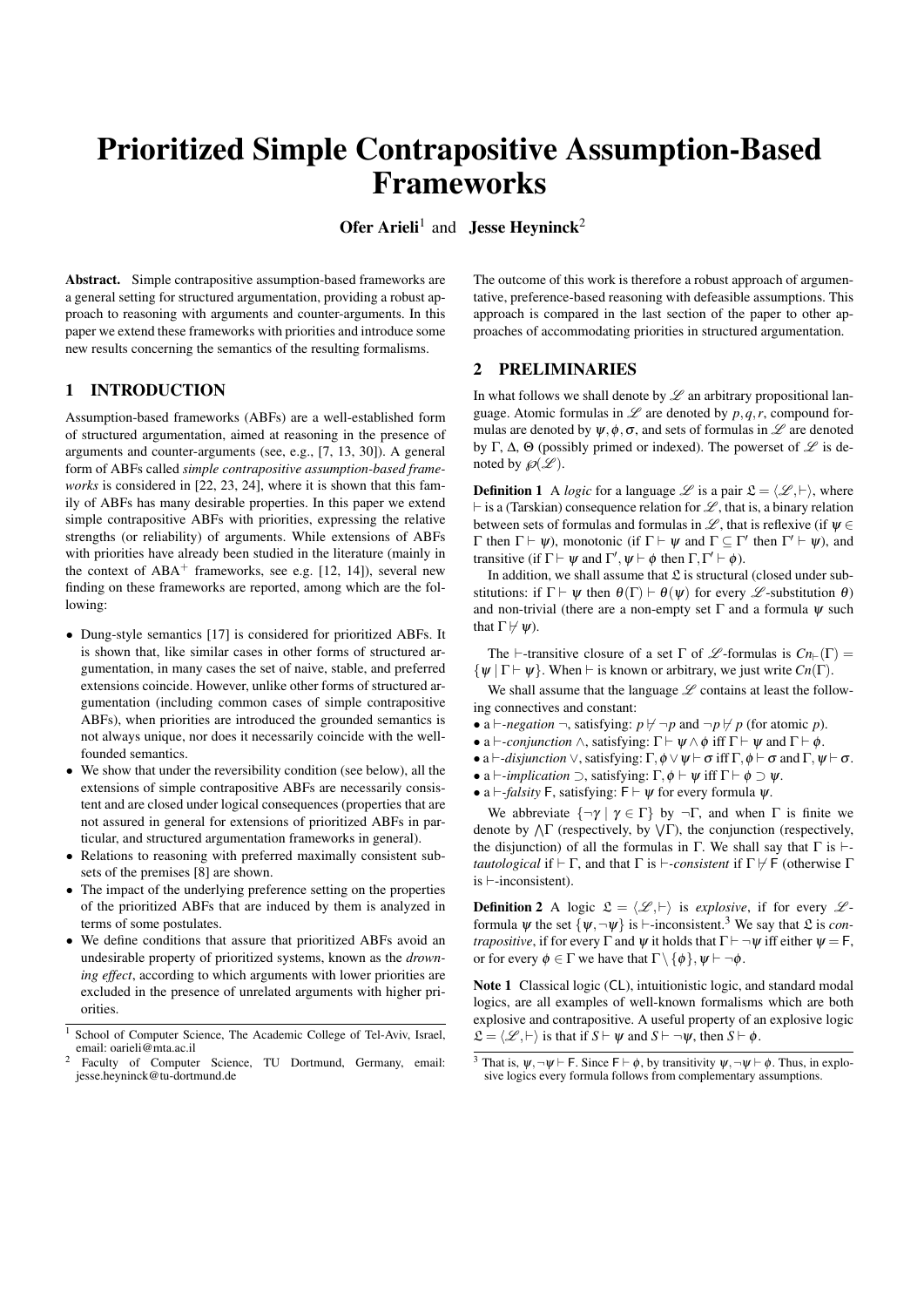Next, we define assumption-based argumentation frameworks (ABFs). The following definition generalizes the one from [7].

Definition 3 An *assumption-based (argumentation) framework* is a tuple  $ABF = \langle \mathfrak{L}, \Gamma, Ab, \sim \rangle$ , where:

- $\mathfrak{L} = \langle \mathcal{L}, \vdash \rangle$  is a propositional logic.
- Γ (the *strict assumptions*) and *Ab* (the *candidate/defeasible assumptions*) are distinct (countable) sets of  $\mathscr L$ -formulas, where the former is  $\vdash$ -consistent and the latter is nonempty.
- ∼: *Ab* →℘(L ) is a *contrariness operator*, assigning a finite set of  $\mathscr L$ -formulas to every defeasible assumption in Ab, such that for every consistent and non-tautological  $\psi \in Ab \setminus \{F\}$ , it holds that  $\psi \nvdash \wedge \sim \psi$  and  $\wedge \sim \psi \nvdash \psi$ .

Note 2 Unlike the setting of [7], an ABF may be based on *any* Tarskian logic £. Also, the strict as well as the defeasible assumptions may not be just atomic formulas. We note that the contrariness operator is not a connective of  $\mathscr{L}$ , as it is restricted to the candidate assumptions.

Defeasible assertions in an ABF may be attacked in the presence of contrary defeasible information, as defined below.

**Definition 4** Let  $ABF = \langle \mathcal{L}, \Gamma, Ab, \sim \rangle$  be an ABF,  $\Delta, \Theta \subseteq Ab$ , and  $\psi \in Ab$ . We say that  $\Delta$  *attacks*  $\psi$  iff  $\Gamma, \Delta \vdash \phi$  for some  $\phi \in \sim \psi$ . Accordingly,  $\Delta$  attacks  $\Theta$  if  $\Delta$  attacks some  $\psi \in \Theta$ .

**Example 1** Let  $\mathcal{L} = CL$ ,  $\Gamma = \emptyset$ , and  $Ab = \{p, \neg p, q\}$ . A corresponding attack diagram is shown in Figure 1.<sup>4</sup>



Figure 1. An attack diagram for Example 1

Since in classical logic inconsistent premises entail *any* conclusion, the classically inconsistent set  $\{p, \neg p, q\}$  attacks all the other sets in the diagram (E.g.,  $\{p, \neg p, q\}$  attacks  $\{q\}$ , since  $p, \neg p, q \vdash \neg q$ ).

Definition 4 gives rise to the following adaptation to ABFs of the usual Dung-style semantics [17] for abstract argumentation.

**Definition 5** ([7]) Let  $ABF = \langle \mathcal{L}, \Gamma, Ab, \sim \rangle$  be an assumption-based framework, and let ∆ be a set of assumptions. Below, maximum and minimum are taken with respect to set inclusion. We say that:

- $\Delta$  is *closed* (in **ABF**) if  $\Delta = Ab \cap Cn_{\vdash}(\Gamma \cup \Delta)$ .
- $\Delta$  is *conflict-free* (in **ABF**) iff there is no  $\Delta' \subseteq \Delta$  that attacks some  $w \in \Lambda$ .
- ∆ is *naive* (in ABF) iff it is closed and maximally conflict-free.
- Δ *defends* (in **ABF**) a set  $\Delta'$  ⊆ *Ab* iff for every closed set Θ that attacks  $\Delta'$  there is  $\Delta'' \subseteq \Delta$  that attacks  $\Theta$ .
- ∆ is *admissible* (in ABF) iff it is closed, conflict-free, and defends every  $\Delta' \subseteq \Delta$ .
- $\Delta$  is *complete* (in **ABF**) iff it is admissible and contains every  $\Delta' \subseteq$ *Ab* that it defends.
- $\triangle$  is *well-founded* (in **ABF**) iff  $\triangle = \bigcap \{ \Theta \subseteq Ab \mid \Theta \text{ is complete} \}$ .<sup>5</sup>
- ∆ is *grounded* (in ABF) iff it is minimally complete.
- ∆ is *preferred* (in ABF) iff it is maximally admissible.
- ∆ is *stable* (in ABF) iff it is closed, conflict-free, and attacks every  $\psi \in Ab \setminus \Delta$ .

The set of the complete (respectively, the naive, grounded, well-founded, preferred, stable) extensions of ABF is denoted Cmp(ABF) (respectively, Naive(ABF), Grd(ABF), WF(ABF), Prf(ABF), Stb(ABF)). We shall denote by Sem(ABF) any of the above-mentioned sets. The entailment relations that are induced from an ABF (with respect to a certain semantics) are defined as follows:

**Definition 6** Given an assumption-based framework  $ABF =$  $\langle \mathfrak{L}, \Gamma, Ab, \sim \rangle$  and Sem ∈ {Naive, WF, Grd, Prf, Stb}, we denote:<sup>6</sup>

- **ABF**  $\sim$   $\bigcap_{\mathsf{Sem}} \psi$  iff  $\Gamma, \Delta \vdash \psi$  for *every*  $\Delta \in \mathsf{Sem}(ABF)$ .
- **ABF**  $\sim$   $\frac{U}{\text{Sem}}$   $\psi$  iff Γ,  $\Delta$   $\vdash$   $\psi$  for *some*  $\Delta$   $\in$  Sem(**ABF**).

Example 2 Consider again Example 1 (see also Figure 1). Here,  $N \text{alive}(\mathbf{ABF}) = Prf(\mathbf{ABF}) = Stb(\mathbf{ABF}) = \{ \{p,q\}, \{\neg p,q\} \},\$ thus  $ABF\sim_{Sem}^* q$  for every  $* \in \{\cup, \cap\}$  and Sem  $\in \{\text{Naive}, \text{Prf}, \text{Stb}\}.$ Also,  $Grd(ABF) = WF(ABF) = \{\emptyset\}$ , thus for  $* \in \{\cup, \cap\}$  and Sem  $\in$ {Grd, WF} we have that  $ABF \sim_{Sem}^* \psi$  only if  $\psi$  is a CL-tautology.

In the rest of the paper we shall concentrate on the following common family of ABFs (see [22, 23] for a justification of this choice):

Definition 7 A *simple contrapositive* ABF is an assumption-based framework  $ABF = \langle \mathfrak{L}, \Gamma, Ab, \sim \rangle$ , where  $\mathfrak{L}$  is an explosive and contrapositive logic, and  $\sim \psi = \{\neg \psi\}.$ 

# 3 PRIORITIZED SETTINGS AND pABFS

Sometimes it is useful to extend ABFs with a numeric information for representing preferences among assumptions. This may be done as follows (where lower numbers represent higher preferences):

- An *allocation function* is a total function  $g : Ab \to \mathbb{N}$  on the set *Ab* of candidate assumptions.
- A *numeric aggregation function f* is a total function that maps multisets of non-negative natural numbers into a non-negative real number, such that  $\forall x \in \mathbb{N}$   $f(\{x\}) = x$ . We also assume that an aggregation function is ⊆-coherent in its values, namely, it is either non-decreasing with respect to the subset relation  $(f(\Delta') \leq f(\Delta))$ whenever  $\Delta' \subseteq \Delta$ ) or non-increasing with respect to the subset relation  $(f(\Delta') \ge f(\Delta)$  whenever  $\Delta' \subseteq \Delta$ ).
- A pair  $\mathcal{P} = \langle g, f \rangle$  where *g* is an allocation function and *f* is a numerical aggregation function is called a *prioritized setting*.

An allocation function makes preferences among the defeasible information. The sets  $Ab_i = \{ \psi \in Ab \mid g(\psi) = i \}$  form a partition of *Ab*, which in turn may be viewed as a stratified set. This is sometimes denoted by  $Ab = Ab_1 \oplus ... \oplus Ab_n$ . Aggregation functions are then used for aggregating the preferences. The maximum, minimum, and the summation functions are common aggregation functions.

 $\frac{4}{4}$  For reasons that will become apparent in the sequel we include in the diagram only *closed sets* (i.e., only subsets  $\Delta \subseteq Ab$  such that  $\Delta = Ab \cap Cn_{\vdash}(\Gamma \cup$  $\Delta$ ) (see Definition 5). Thus, the set  $\{p, \neg p\}$  is omitted from the diagram.

 $\frac{5 \text{ Clearly}}{2}$ , the well-founded extension of an ABF is unique.

<sup>6</sup> Unlike standard consequence relations (Definition 1), which are relations between sets of formulas and formulas, the entailments here are relations between ABFs and formulas. This will not cause any confusion.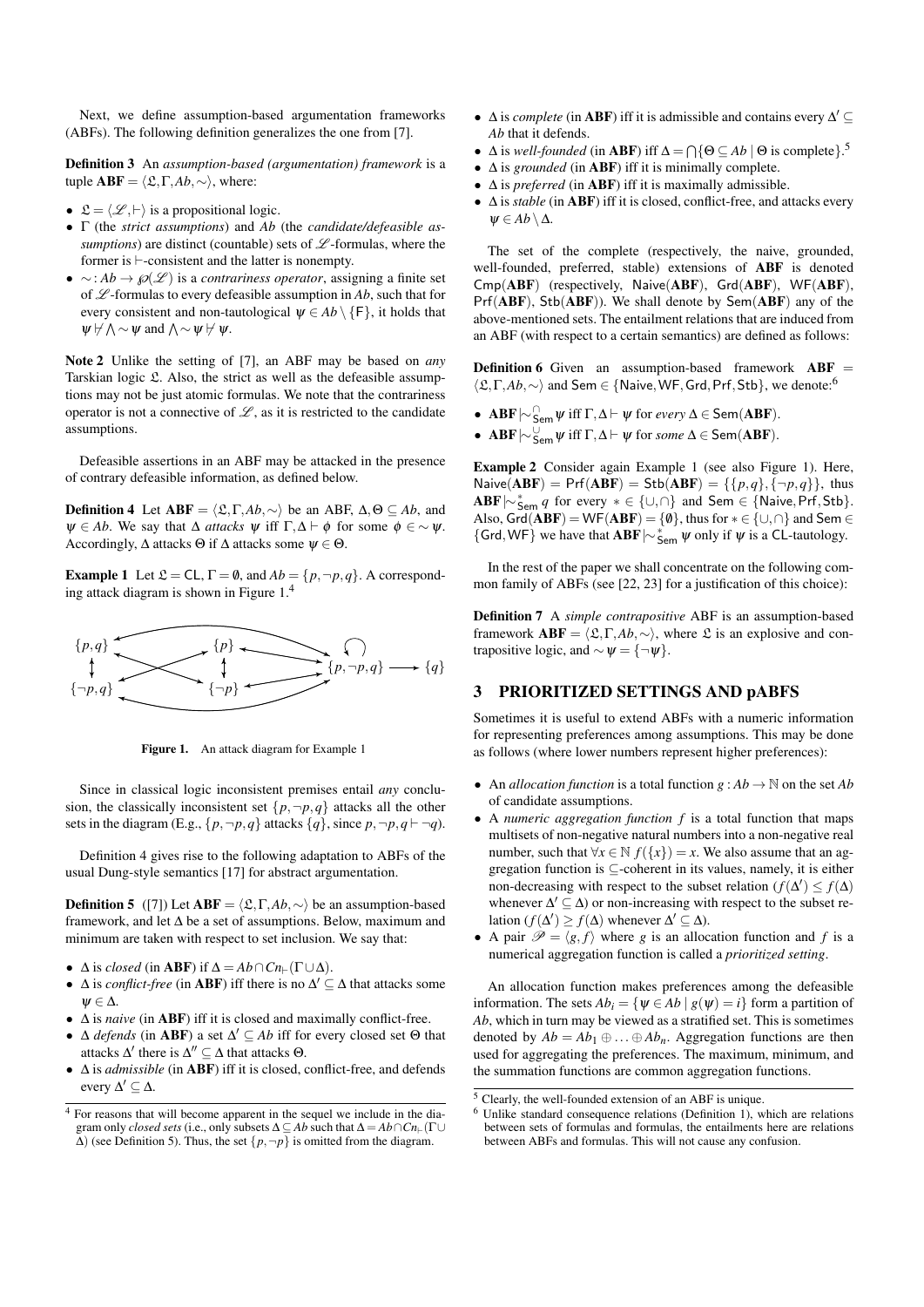To assure some desirable properties of our setting, we require that the range of the allocation function should be linearly ordered (while in other frameworks, like  $ABA^+$  [14], any preorder is permitted). Yet, the aggregation of the allocations in our case is more general than that of  $ABA^+$ , for instance, which allows only comparisons by max-values (called there *weakest link*).

To ease the notations we will sometimes write  $f(g(\Delta))$  instead of  $f(g(\psi_1),...,g(\psi_n))$  (where  $\Delta = {\psi_1,...,\psi_n}$ ). Also, we shall sometimes write  $\Delta_1 \preceq \mathcal{P} \Delta_2$ , or just  $\Delta_1 \preceq_f \Delta_2$  when *g* is arbitrary, to denote that  $f(g(\Delta_1)) \leq f(g(\Delta_2))$ . This intuitively indicates that  $\Delta_1$  is at least as preferred as  $\Delta_2$ .

Next, we consider some useful properties of preference settings.

**Definition 8** A prioritized setting  $\mathcal{P} = \langle g, f \rangle$  is called:

- *reversible*, if for every nonempty set  $\Delta$  and a formula  $\phi$ , it holds that if  $\Delta \succeq_{\mathcal{P}} \phi$ , there is a  $\delta \in \Delta$  such that  $\Delta \cup {\phi} \setminus \delta \preceq_{\mathcal{P}} \delta$ .
- max*-upper-bounded* (or simply max*-bounded*), if for every set ∆ of formulas,  $f(g(\Delta)) \leq \max_{\delta \in \Delta} (f(g(\delta))),$
- max-*lower-bounded*, if for every set  $\Delta$  of formulas,  $f(g(\Delta)) \ge$  $\max_{\delta \in \Delta} (f(g(\delta))).$

Proposition 1 *A max-bounded prioritized setting is reversible.*<sup>7</sup>

Example 3 It is easy to see that for every allocation function *g* the prioritized settings Min =  $\langle g, min \rangle$  and Max =  $\langle g, max \rangle$  are maxbounded. Moreover, every prioritized setting with a non-increasing aggregation function is max-bounded. By Proposition 1, these preference settings are also reversible. Also, the prioritized settings Max =  $\langle g, \text{max} \rangle$  and Sum =  $\langle g, \Sigma \rangle$  are max-lower-bounded. Moreover, every prioritized setting with a non-decreasing aggregation function is max-lower-bounded. For an example of a prioritized setting that is max-lower-bounded and reversible yet not max-upperbounded, consider e.g.  $\text{Max}^+ = \langle g, \text{max}^+ \rangle$ , where  $\text{max}^+(\lbrace x \rbrace) = x$ and max<sup>+</sup>( $\Delta$ ) = max( $\Delta$ ) + 1 if  $\Delta$  is not singleton.

Prioritized ABFs are defined now as follows:

Definition 9 A *prioritized assumption-based framework* (pABF, for short) is a pair  $\mathbf{pABF} = \langle \mathbf{ABF}, \mathcal{P} \rangle$ , where  $\mathbf{ABF}$  is an assumptionbased argumentation framework and  $\mathscr P$  is a prioritized setting.

pABFs are similar to (non-prioritized) ABFs, except that the priorities are taken into account when defining attacks (cf. Definition 4). A prioritized ABF is called reversible (respectively, max-bounded, max-lower-bounded), if so is its prioritized setting.

**Definition 10** Let  $\mathbf{pABF} = \langle \mathbf{ABF}, \mathcal{P} \rangle$  be a prioritized ABF, where  $\mathscr{P} = \langle g, f \rangle$ . Let also  $\Delta, \Theta \subseteq Ab$ , and  $\psi \in Ab$ . Suppose that  $\Delta$  attacks ψ (in the sense of Definition 4). The P*-attacking value* of ∆ on ψ is val  $f, g(\Delta, \psi) =$ 

 $\min\{f(g(\Delta')) \mid \Delta' \text{ is a minimal subset of } \Delta \text{ that attacks } \psi\}.$ 

We say that  $\Delta p$ -attacks  $\psi$  iff  $\Delta$  attacks  $\psi$  (in the sense of Definition 4), and val  $f_{,g}(\Delta, \psi) \leq f(g(\psi))$ . Again, we say that  $\Delta$  p-attacks Θ if ∆ p-attacks some ψ ∈ Θ.

Note 3 A simplified version of the attacks in Definition 10 could be the following: a set  $\Delta = {\psi_1, \dots, \psi_n} \subseteq Ab$  p-attacks  $\psi$  iff  $\Delta$  attacks  $\psi$  (in the sense of Definition 4) and  $f(g(\Delta)) \leq f(g(\psi))$ . However, this alternative definition of p-attacks has some unintuitive consequences. To see this, consider again the ABF of Example 1 with the allocation function  $g(p) = 1$ ,  $g(\neg p) = 2$ ,  $g(q) = 3$ , and the aggregation function  $f = \max$ . Note that according to the alternative definition of p-attacks given in this note,  $\Theta = \{p, q\}$  does not max-attack  $\Delta = \{\neg p\}$ , since it has a formula (*q*) which is of a lower preference than the attacked formula in  $\Delta$ . This seems to be counter-intuitive, since the attack of  $\Theta$  on  $\Delta$  is 'blocked' by a formula which is 'irrelevant' to the attack.

In contrast to this, Θ does max-attack ∆ according to Definition 10, as expected, since its attacking value on  $\Delta$  is 1, which is smaller than the preference value (2) of the attacked formula in ∆. Indeed, the attacks in Definition 10 take into consideration only the preference values of the formulas that are relevant to the attack. A major advantage of this is considered in Lemma 1 below.

#### Lemma 1 *If* ∆ *p-attacks* Θ*, so does any superset of* ∆*.*

**Proof** Suppose that  $\Delta$  p-attacks  $\Theta$ . Then there is a  $\psi \in \Theta$  such that  $\Delta$  attacks  $\psi$  and val $f,g(\Delta, \psi) \leq f(g(\psi))$ . Let now  $\Delta \subseteq \Delta'$ . By the monotonicity of  $\vdash$ ,  $\Delta'$  also attacks  $\psi$ . Moreover, by Definition 10,  $\text{val}_{f,g}(\Delta', \psi) \leq \text{val}_{f,g}(\Delta, \psi)$ , and so  $\text{val}_{f,g}(\Delta', \psi) \leq f(g(\psi))$ . It follows that  $\Delta'$  p-attacks  $\psi$  and so  $\Delta'$  also p-attacks  $\Theta$ .

**Lemma 2** *For every*  $\Delta \subseteq Ab$  *and*  $\psi \in Ab$ ,  $\text{val}_{f,g}(\Delta, \psi) \leq f(g(\Delta))$ .

The semantic notions in Definition 5 are carried on to the prioritized case by replacing attacks with p-attacks. We continue to denote by Sem( $pABF$ ) the extensions of  $pABF$  according to Sem  $\in$ {Cmp,Naive,Grd,Prf,Stb}, and define the entailments |∼<sup>∩</sup> Sem and |∼<sup>∪</sup> Sem just as in Definition 6, where pABF replaces ABF.

Example 4 Consider again the ABF of Example 1 with the allocations  $g(p) = 1$ ,  $g(\neg p) = 2$ ,  $g(q) = 3$ , and aggregation by  $f = \max$ . An attack diagram of the prioritized ABF is shown in Figure 2.



Figure 2. An attack diagram for Example 4

Here  $\text{Cmp}(pABF) = \text{Grd}(pABF) = \text{WF}(pABF) = \text{Pr}(pABF)$  $\text{Stb}(\textbf{pABF}) = {\pmb{p} \{p,q\}}$ ,<sup>8</sup> thus  $\textbf{pABF} \sim \sum_{n=1}^{\infty} p$  and  $\textbf{pABF} \sim \sum_{n=1}^{\infty} q$  for every semantics Sem and every  $* \in \{\cup, \cap\}$ . Note that in case that the allocation value of *q* is smaller than those of *p* and  $\neg p$ , the set  $\{p, \neg p, q\}$  does not attack the sets  $\{q\}$  and  $\{p, q\}$ , in which case the set  ${q}$  also belongs to  $\text{Cmp}(pABF)$ . In this case  $\text{Grd}(pABF)$  =  $WF(pABF) = \{\{q\}\}\$ , while  $Pr(pABF) = Stb(pABF) = \{\{p,q\}\}.$ 

In the next sections we consider some properties of prioritized ABFs. In what follows we continue to assume that ABF in the prioritized framework  $\mathbf{pABF} = \langle \mathbf{ABF}, \mathcal{P} \rangle$ , is simple contrapositive.<sup>9</sup>

 $7$  Due to lack of space some proofs are reduced or omitted altogether.

 $8$  Note that  $\{p\}$  is not complete (thus it does not belong to any of the abovementioned sets), since it defends *q*, which is not a member of this set.

<sup>9</sup> As shown in [22], for simple contrapositive ABFs the closure requirement in Definition 5 is redundant. We shall therefore disregard it in what follows (see also Section 4.3 below).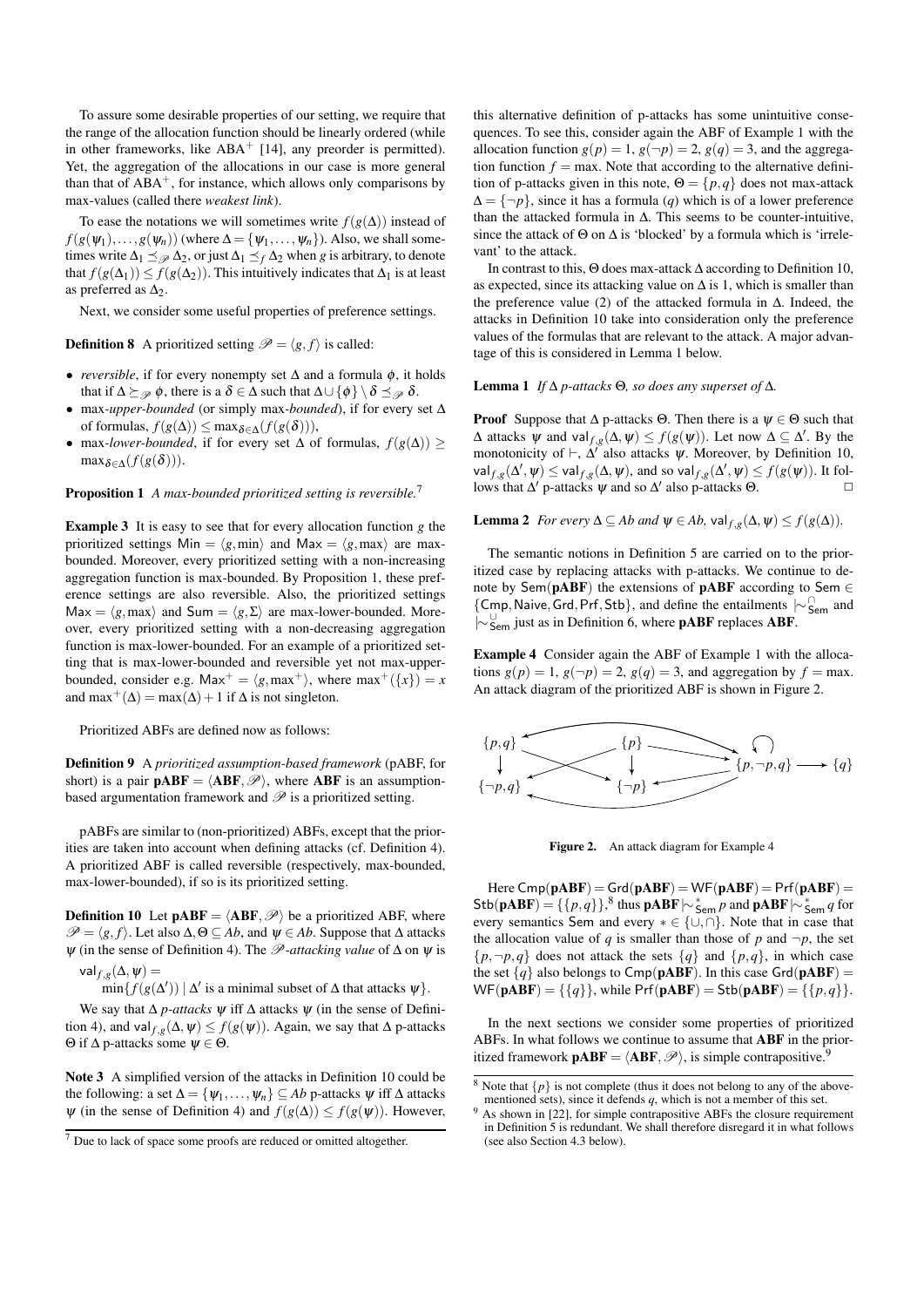# 4 ARGUMENTATION-THEORETIC PROPERTIES

First, we check some general properties of the extensions of prioritized ABFs: their inter-relations (Section 4.1) and main characteristics in terms of consistency (Section 4.2) and closure (Section 4.3).

## 4.1 Relations between the Extensions

#### *4.1.1 Naive, Preferred and Stable Semantics*

In [22, 23] we have shown that in non-prioritized simple contrapositive ABFs the set of naive, preferred and stable extension coincide (that is, if ABF is a simple contrapositive ABF without priorities then  $N$ aive $(ABF) = Prf(ABF) = Stb(ABF)$ . As the next examples show, when priorities are involved, this is no longer the case: Example 5 shows a situation in which the naive semantics is different than the preferred and the stable semantics, and Example 6 illustrates a case where the preferred semantics is different than the stable semantics.

**Example 5** In Example 4, the set  $\{\neg p, q\}$  is maximally conflict-free (thus naive), but it is not even admissible (not to mention preferred or stable), since it does not defend (any of) its elements.

**Example 6** Consider a prioritized ABF with  $\mathcal{L} = CL$ ,  $\Gamma = \{\neg (p \land p)\}$  $q \wedge s$ } and  $Ab = \{p, q, s, F\}$ , where  $g(\psi) = 1$  for every  $\psi \in Ab$ and  $f = \Sigma$ . We define  $\Sigma\{\emptyset\} = 0$ , thus for every  $\psi$  it holds that  $\mathsf{val}_{f,g}(\emptyset,\psi) = 0.$  Note that  $\emptyset$  p-attacks every  $\Theta \subseteq Ab$  such that  $\mathsf{F} \in \Theta$ , and no other subset of *Ab* attacks another subset of *Ab*. This means that  $\{p,q,s\}$  is the only maximally admissible subset of *Ab*, nevertheless it is not closed, since  $\mathsf{F} \notin \{p,q,s\}$ . If we restrict our attention to maximally admissible *closed* sets, there are three such sets:  $\{p, q\}$ ,  ${s, q}$  and  ${p, s}$ . However, these sets are not complete since they do not include an unattacked assumption. For example, {*p*,*q*} does not include *s*, even though *s* is unattacked.

For similar reasons, neither of these sets are stable, since they do not attack the unattacked element in *Ab* that is not included in them (e.g.,  $\{p,q\}$  does not p-attack *s*). Thus, unless further assumptions are posed on the aggregation function (see below), a maximally admissible set might not be complete, preferred extensions might not be stable, and stable extensions might not exist.

Next, we show that, despite of the last example, the sets of preferred and stable extensions still coincide in many prioritized simple contrapositive ABFs (see also Note 5 below).

Proposition 2 *Let* pABF *be a* max*-bounded prioritized ABF and let* ∆ *be a conflict-free set in Ab. Then* ∆ *is maximally admissible iff it p*-attacks any  $A \in Ab \setminus \Delta$ .

**Outline of proof** One direction is clear: if a conflict-free  $\Delta p$ -attacks any  $A ∈ Ab \Delta$  it must be maximally admissible. Let now  $\Delta$  be a maximally admissible set and suppose towards a contradiction that there is some  $\psi \in Ab \setminus \Delta$  s.t.  $\Delta$  does not *p*-attack  $\psi$ . Let  $\{\psi_1, \ldots, \psi_n\} = Ab \setminus \Delta$ s.t.  $i < j$  if  $g(\psi_i) < g(\psi_j)$  (i.e.,  $\psi_1$  is among the strongest assumptions that are not in  $\Delta$ ,  $\psi_2$  has the same properties but has weaker or the same strength as  $\psi_1$ , and so on). Let  $\Delta^* = \bigcup_{i \geq 0} \Delta_i$ , where  $\Delta_0 = \Delta$ and for every  $0 \le i \le n-1$ ,

$$
\Delta_{i+1} = \begin{cases} \Delta_i \cup \{ \psi_{i+1} \} & \text{if } \Gamma, \Delta_i \neq \neg \psi_{i+1}, \\ \Delta_i & \text{otherwise.} \end{cases}
$$

It can be show that  $\Delta^*$  is an admissible set, and  $\Delta \subsetneq \Delta^*$ . This contradicts the maximal admissibility of  $\Delta$ .  $\Box$ 

## *4.1.2 Well -Founded and Grounded Semantics*

As the next example shows, the grounded semantics is not always unique (unlike, e.g., in abstract argumentation frameworks), and so it does not necessarily coincide with the well-founded semantics (which is unique by its definition).

**Example 7** Consider a pABF with  $\mathcal{L} = CL$ ,  $\Gamma = \{p \land q \supset \neg s, r \supset \neg s, r \supset \neg s, r \supset \neg s, r \supset \neg s, r \supset \neg s, r \supset \neg s, r \supset \neg s, r \supset \neg s, r \supset \neg s, r \supset \neg s, r \supset \neg s, r \supset \neg s, r \supset \neg s, r \supset \neg s, r \supset \neg s, r \supset \neg s, r \supset \neg s, r \supset \neg s, r \supset \neg s, r \supset \neg s$ *s*, *s* ⊃ *r*}, *Ab* = {*s*, *p*,*q*,*r*}, *g*(*s*) = 1, *g*(*p*) = *g*(*q*) = 2, *g*(*r*) = 3 and  $f = \text{max}$ . The p-attack diagram of this pABF is shown in Figure 3.



Here there is no unique minimal complete extension:  $\{s\}$  is not attacked but it is not closed since  $\Gamma$ ,  $\{s\} \vdash r$ . Also,  $\{r, s\}$  does not defend itself from  $\{p,q\}$ . This pABF has two minimal complete extensions,  $\{p, s, r\}$  and  $\{q, s, r\}$ , which are also preferred and stable.

Note 4 In [22, 23] we have shown that in the non-prioritized case, when  $F \in Ab$ , the grounded and the well-founded semantics coincide and are unique. As Example 6 shows, in prioritized ABFs this is no longer the case. (Example 6 also shows that in general, Dung fundamental lemma, stating that if  $\Delta$  is admissible and defends  $\psi$  then ∆∪ {ψ} is also admissible, does not hold for prioritized ABFs).

#### 4.2 Consistency of Extensions

Extensions of reversible prioritized ABFs are consistent:

**Proposition 3** Let  $pABF = \langle ABF, \mathcal{P} \rangle$  *be a reversible prioritized ABF, Then* pABF *satisfies the consistency postulate in [11]: There is no conflict-free set*  $\Delta \subseteq Ab$  *such that*  $\Gamma, \Delta \vdash \neg \psi$  *for some*  $\psi \in \Delta$ *.* 

**Proof** Suppose that  $\Delta \subseteq Ab$  is conflict-free in **pABF** and that  $\Gamma \cup$  $\Delta'$   $\vdash$   $\neg \phi$  for some  $\{\phi\}$  ∪  $\Delta'$   $\subseteq$   $\Delta$ . This means that val<sub>f,*g*</sub>( $\Delta', \phi$ ) >  $f(g(\phi))$  (otherwise, val $f,g(\Delta', \phi) \leq f(g(\phi))$  and so  $\Delta'$  p-attacks  $\phi$ , thus  $\Delta$  cannot be conflict-free). Since  $\mathscr P$  is reversible, there is a  $\psi \in$  $\Delta'$  s.t.  $f(g(\Delta' \cup \{\phi\} \setminus \{\psi\})) \leq f(g(\psi))$ , and since val  $f,g(\Delta' \cup \{\phi\} \setminus \{\psi\})$  $\{\psi\}, \psi \leq f(g(\Delta' \cup \{\phi\} \setminus \{\psi\}))$  (Lemma 2), we have that val  $f,g(\Delta' \cup \{\phi\})$  $\{\phi\} \setminus \{\psi\}, \psi \leq f(g(\psi))$ . Now, since £ is contrapositive,  $\Gamma' \cup \Delta' \cup \Gamma$  $\{\phi\}\setminus \{\psi\} \vdash \neg \psi$ . Consequently,  $\Delta' \cup \{\phi\} \setminus \{\psi\} \subset \Delta$  p-attacks  $\psi \in \Delta$ , contradicting the assumption that  $\Delta$  is conflict-free.  $\Box$ 

The next example shows that the reversibility requirement from the aggregation function in Proposition 3 is indeed necessary.

Example 8 Consider a variation of Example 6 where F is removed from *Ab*, namely:  $\Gamma = \{ \neg (p \land q \land s) \}, Ab = \{p,q,s\}, g(\delta) = 1$  for every  $\delta \in Ab$ , and  $f = \Sigma$ . Clearly,  $\mathscr{P} = \langle g, f \rangle$  is not reversible (for instance,  $\{p,q\} \succeq_{\mathcal{P}} s$ , yet neither  $\{p,s\} \preceq_{\mathcal{P}} q$  nor  $\{q,s\} \preceq_{\mathcal{P}} p$ ). Also, similar considerations as in Example 6 show that there is no p-attack in this example. Thus, there is one maximally admissible set: *Ab*. However, this set is not consistent. Thus, consistency can be violated when *f* is not reversible.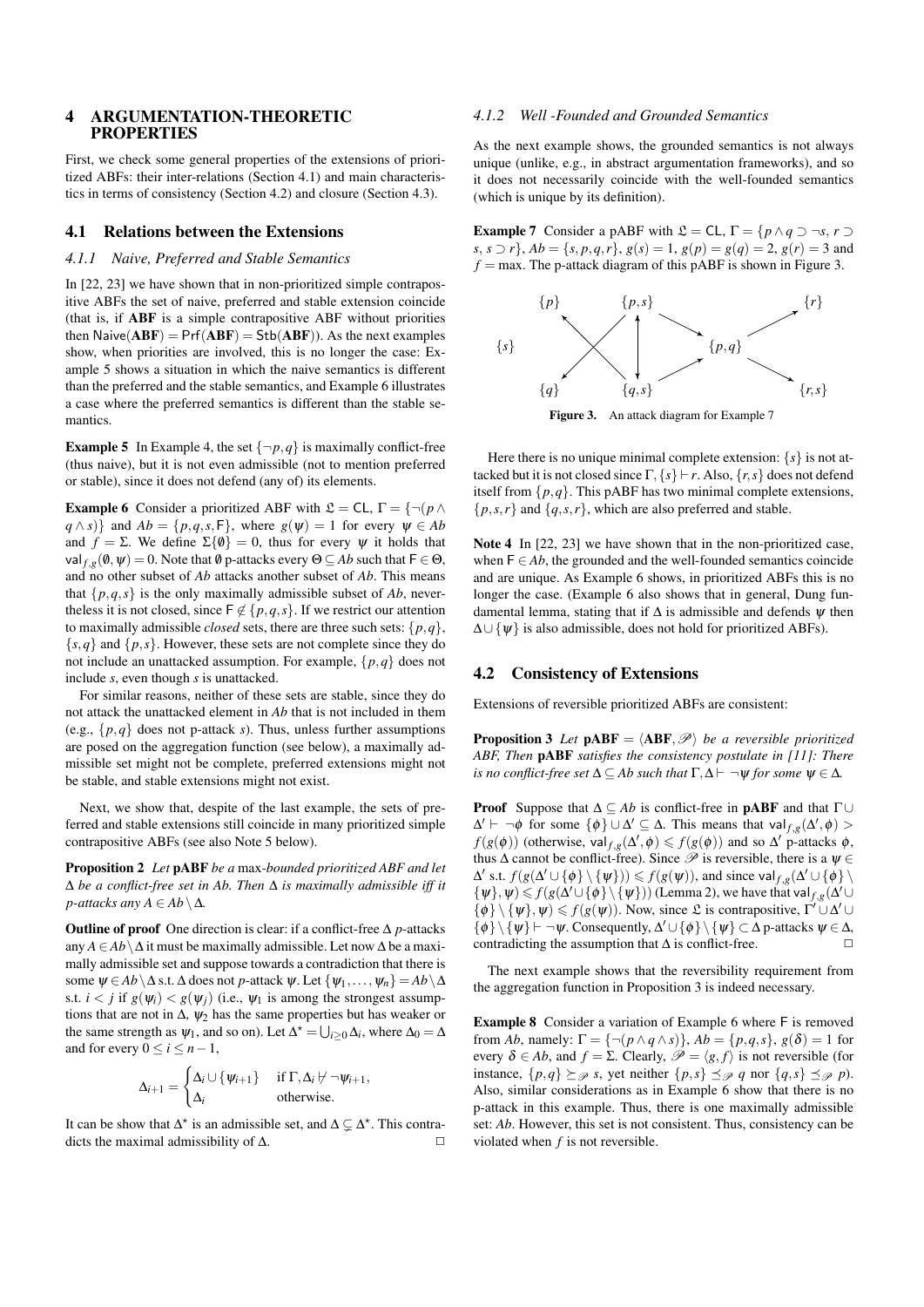# 4.3 Closure of Extensions

Next, we consider the closure requirement from extensions (see Definition 5). As Example 8 shows, this requirement is, in general *not* redundant in prioritized ABFs. However, as we show below, under the assumption that the aggregation function is reversible, the closure requirement may be lifted. This result generalizes similar results shown in [22, 23] for simple contrapositive ABFs without priorities.

## **Proposition 4** *Let*  $\mathbf{pABF} = \langle \mathbf{ABF}, \mathcal{P} \rangle$  *be a prioritized ABF.*

• *If* pABF *is reversible, the closure requirement is redundant in the definition of stable extensions (Definition 5): Any conflict-free* ∆ ⊆ *Ab that p-attacks every A*  $\in$  *Ab*  $\setminus$   $\Delta$  *is closed.* 

• *If* pABF *is* max*-bounded, the closure requirement is redundant in the definition of preferred extensions (Definition 5): Any* ∆ ⊆ *Ab that is conflict free and maximally admissible is closed.*

**Proof** For the first item, suppose that  $\Delta$  p-attacks every  $\psi \in Ab \setminus \Delta$ , yet Γ,  $\Delta$   $\vdash$   $\phi$  for some  $\phi$  ∈  $Ab \setminus \Delta$ . Since  $\Delta$  p-attacks  $\phi$ , it holds that  $Γ, Δ ⊢ ¬φ$ . Thus, by Note 1, we have that  $Γ, Δ ⊢ F$ . By Proposition 3, this is a contradiction to the assumption that  $\Delta \subseteq Ab$  is conflict-free.

For the second item, suppose that ∆ ⊆ *Ab* is conflict free and maximally admissible. By proposition 2, ∆ attacks every *A* ∈ *Ab* \∆. By the first item of the proposition, this means that  $\Delta$  is closed.  $\Box$ 

Note 5 By Propositions 4 and 1, Proposition 2 may be restated as follows: The stable extensions and the preferred extensions of a maxbounded prioritized ABF coincide.

# 5 REPRESENTATION OF PREFERRED MAXIMALLY CONSISTENT SUBSETS

The relation between prioritized argumentation frameworks and reasoning with prioritized maximally consistent subsets of the premises has been investigated in several different contexts (see, e.g. [4, 5, 28] and [21, Chapter 7]). In this section we show that under certain assumptions, prioritized assumption-based argumentation can represent Brewka's preferred sub-theories [8], as defined next.

**Definition 11** Let  $Ab = Ab_1 \oplus ... \oplus Ab_n$  (recall Section 3), and let  $\Delta, \Theta \subseteq Ab$ . We say that  $\Delta$  is *preferred* over  $\Theta$  (with respect to  $\mathscr{P}$ ), denoted  $\Delta \sqsubset \mathscr{P}$   $\Theta$  (or just  $\Delta \sqsubset \Theta$  when  $\mathscr{P}$  is known or arbitrary), iff there is an  $1 \le i \le n$  such that  $Ab_j \cap \Delta = Ab_j \cap \Theta$  for every  $1 \le j < i$ , and  $Ab_i \cap \Delta \supseteq Ab_i \cap \Theta$ .

Thus,  $\Delta$  is preferred over  $\Theta$  when both sets have the same *i* − 1 stratifications with the *g*-most preferred formulas, and the *i*-th stratification of ∆ properly contains that of Θ. This is a kind of lexicographic preference in term of the *g*-values. In turn, this preference can be posed on the maximally consistent subsets of *Ab*:

**Definition 12** Let  $\mathbf{pABF} = \langle \mathbf{ABF}, \mathcal{P} \rangle$  be a prioritized ABF

- $\Delta \subset Ab$  is a *maximally consistent set* (MCS) in **ABF**, if (a)  $\Gamma, \Delta \nvdash$  **F** and (b)  $\Gamma, \Delta' \vdash F$  for every  $\Delta \subsetneq \Delta' \subseteq Ab$ .<sup>10</sup> The set of the maximally consistent sets in ABF is denoted MCS(ABF).
- ∆ ⊆ *Ab* is a *preferred maximally consistent set* (pMCS) in pABF, if  $\Delta \in \text{MCS}(ABF)$  and there is no  $\Theta \in \text{MCS}(ABF)$  such that  $\Theta \square$ ∆. The set of the prioritized maximally consistent sets in ABF is denoted  $MCS_{\square}$ (pABF).

Relations between prioritized argumentation frameworks and reasoning with prioritized maximally consistent subsets of the premises are shown in the next two lemmas:

Lemma 3 *Let* pABF *be a* max*-lower-bounded and reversible pABF, and let*  $\Delta$  *be a stable extension of* **pABF**. *Then*  $\Delta \in \mathsf{MCS}_{\Box}(\mathbf{pABF})$ 

**Lemma 4** *Let* **pABF** *be a* max-bounded *pABF*, and let  $\Delta \in$  $MCS_{\Gamma}$ (**pABF**). Then  $\Delta$  *is a stable extension of* **pABF**.

When the aggregation is by the maximum function, the two lemmas above give a full characterization of the preferred and the stable semantics in terms of preferred maximally consistent sets.

**Proposition 5** Let  $\mathbf{pABF} = \langle \mathbf{ABF}, \mathcal{P} \rangle$  *be a prioritized ABF in which*  $\mathcal{P} = \langle g, \text{max} \rangle$  *for some allocation function g. Then*  $Prf(\mathbf{pABF}) = Stb(\mathbf{pABF}) = MCS_{\Box}(\mathbf{pABF}).$ 

**Proof** Since  $\mathcal{P} = \langle g, \text{max} \rangle$  is max-bounded, by Proposition 2,  $Pr(pABF) = Stb(pABF)$ . Since it is also max-lower-bounded, by Lemmas 3 and 4,  $Stb(pABF) = MCS$ <sub> $\sqsubset$ </sub> $(pABF)$ . Altogether, we get the proposition.  $\Box$ 

# 6 PREFERENCE HANDLING PROPERTIES

## 6.1 Preference-Related Postulates

In this section we consider a series of postulates that are concerned with the handling of preferences in prioritized ABFs. In particular, we show how the properties of the preference setting affect the properties of the resulting prioritized ABF (under the preferred and stable semantics).

#### *6.1.1 Degenerated Preferences*

We start with two postulates that relate extensions of prioritized ABFs and extensions of their non-prioritized fragments. The first one (introduced in [1, 10]) refers to situations in which the preference setting is degenerated.

**Empty Preferences (for Sem):** If  $\mathcal{P}$  is a degenerated preference setting (i.e., if *g* is a uniform allocation function), then  $Sem(pABF) = Sem(ABF).$ 

Empty preferences is satisfied by every prioritized ABF in which the aggregation function is invariant to multiple occurrences, namely: if *S* is a set and  $S'$  is a multiset with the same elements as *S* (so  $S'$ may have multiple instances of the same element in *S* but not new elements not in *S*), then  $f(S) = f(S')$ . This is the case, e.g., when  $f = \min$  or  $f = \max$ .

**Proposition 6** *Let*  $\textbf{pABF} = \langle \textbf{ABF}, \mathcal{P} \rangle$  *be a pABF with a preference setting*  $\mathcal{P} = \langle g, f \rangle$ *. If f is invariant to multiple occurrences then* pABF *satisfies the empty preferences postulate for every* Sem*.*

## *6.1.2 Preferences as Criteria for Selecting Extensions*

The next property also relates the extensions of a prioritized ABF to the extension of its ABF. This postulate is taken from [29]. Intuitively, it may be understood by the fact that priorities allow to select the 'best' extensions according to some preference criteria, in the sense that any extension of a pABF is an extension of the corresponding ABF.<sup>11</sup>

 $10$  In what follows, (a) is called the consistency condition and (b) is the maximality condition.

<sup>11</sup> In a way, this resembles what is called in [2] *refining argumentation frameworks by preferences*, where priorities are used for selecting extensions rather than for defining attacks.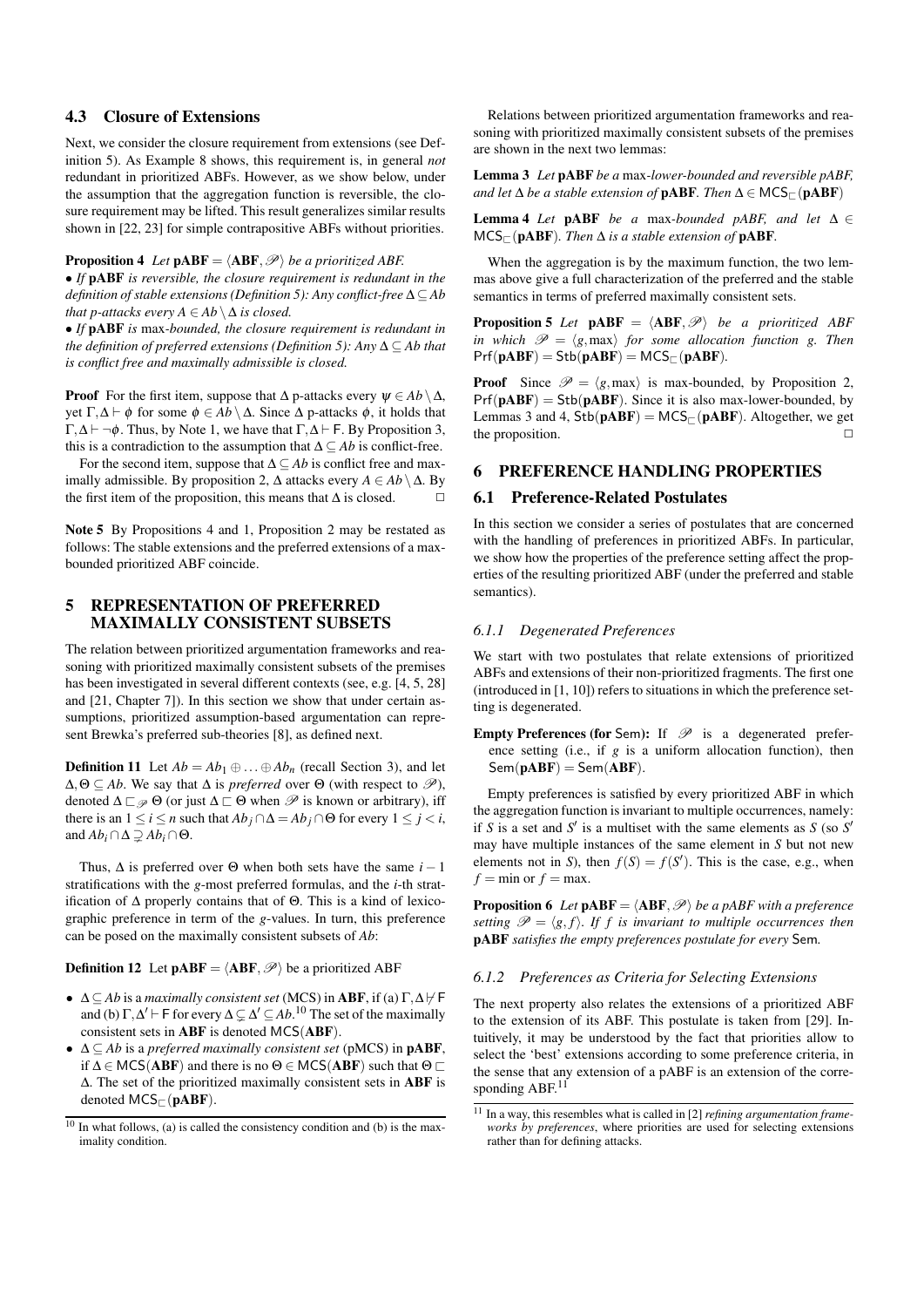Extensions Selection (for Sem): If  $\mathscr{E} \in$  Sem(pABF) then  $\mathscr{E} \in$ Sem(ABF).

**Proposition 7** Let  $\mathbf{pABF} = \langle \mathbf{ABF}, \mathcal{P} \rangle$  *be a reversing pABF. Then* pABF *satisfies the extensions selection postulate for every* Sem ∈ {Naive,Prf,Stb}*.*

#### *6.1.3 Conflict Preservation*

The next postulate is considered, e.g., in [1, 3, 26].

Conflict Preservation (for Sem): If  $\mathscr{E} \in \mathsf{Sem}(\mathbf{pABF})$  and  $\Delta$  pattacks  $\Theta$ , either  $\Delta \notin \mathscr{E}$  or  $\Theta \notin \mathscr{E}$ .

Conflict preservation follows in our case from the fact that every  $\mathscr{E} \in \mathsf{Sem}(\mathbf{pABF})$  is conflict-free. This property is not so obvious in other formalisms in which attacks are sometimes discarded due to preference over arguments (see [12] for some examples).

#### *6.1.4 Inclusion of the Most Preferred Assumptions*

The next principle is concerned with the inclusion in extensions of the 'strongest' assumptions (see [3, 12]).

**Preferred Assumptions (for Sem):**  $\text{Min}_g(Ab) = \{ \psi \in Ab \mid \neg \exists \phi \in \mathcal{A}\}$ *Ab* such that  $g(\phi) < g(\psi)$ }  $\subseteq$   $\mathcal{E}$  for every  $\mathcal{E} \in$  Sem(**pABF**).

Clearly, the principle above cannot hold in our setting unless Min<sub>g</sub>(*Ab*) itself is  $\vdash$ -consistent (otherwise  $\mathscr E$  is not conflict free). A sufficient condition for assuring this principle for stable semantics in max-lower-bounded and reversible pABFs is given next:

Proposition 8 *Let* pABF *be a* max*-lower-bounded and reversible*  $pABF$ . If  $\text{Min}_g(Ab) \subseteq \bigcap \text{MCS}_{\sqsubset_{\mathscr{P}}}(\textbf{pABF})$  then  $\textbf{pABF}$  *satisfies the principle of preferred arguments for the stable semantics.*

**Proof** Let  $\mathscr{E} \in$  Stb(pABF). By Lemma 3,  $\mathscr{E} \in$  MCS<sub> $\Box$ </sub> (pABF). Since  $\text{Min}_g(Ab) \subseteq \bigcap \text{MCS}_{\square_{\mathscr{P}}}(\textbf{pABF})$ , we get  $\text{Min}_g(Ab) \subseteq \mathscr{E}$ .  $\square$ 

Note that, by Proposition 5, when  $\mathcal{P} = \langle g, \text{max} \rangle$ , the condition that  $\text{Min}_g(Ab) \subseteq \bigcap \text{MCS}_{\square_{\mathcal{P}}}(\textbf{pABF})$  is also necessary for assuring the satisfaction of the preferred argument postulate for stable and preferred semantics.

## *6.1.5 Brewka-Eiter Principle*

The next postulate in taken from [9]. It says that given  $pABF =$  $\langle ABF, \mathcal{P} \rangle$ , if  $\Delta$  and  $\Theta$  are two extensions of ABF, each one contains a single element that is not in the other one, and the element in  $\Theta \setminus \Delta$ is preferred over the element in  $\Delta \setminus \Theta$ , then  $\Delta$  is not a p-extension of pABF (see also [12]).

**BE Principle (for Sem):** If  $\Delta = \Lambda \cup \{\phi\} \in \text{Sem}(ABF)$  and  $\Theta = \Lambda \cup$  $\{\psi\} \in \text{Sem}(ABF)$  for some  $\phi, \psi \notin \Lambda$ , and if  $g(\psi) < g(\phi)$ , then  $\Delta \notin$  Sem(pABF).

This principle doesn't hold for prioritized ABFs in general, as demonstrated by the following example:

**Example 9** Consider again Example 8 (i.e., where  $\Gamma = \{\neg (p \land q \land q)$ *s*)} and  $Ab = \{p, q, s\}$ , but this time with  $g(p) = 1, g(q) = 2, g(s) = 1$ 3 and  $f = min$ . It can be verified that  $Stb(pABF) = \{\{p,q\},\{p,s\}\}\$ and  $Stb(ABF) = \{\{p,q\}, \{p,s\}, \{q,s\}\}\$ . This constitutes a violation of the BE-principle, since  $\{p,q\}, \{p,s\} \in \text{Stb}(\text{ABF})$  and  $g(q)$  <  $g(s)$ , yet  $\{p,s\} \in$  Stb(pABF).

**Proposition 9** Let  $\mathbf{pABF} = \langle \mathbf{ABF}, \mathcal{P} \rangle$  *be a reversing pABF that is max-lower-bounded. Then* pABF *satisfies the BE-principle for the stable semantics.*

**Proof** Let  $\mathbf{pABF} = \langle \mathbf{ABF}, \mathcal{P} \rangle$  be as in the proposition. Let  $\Delta, \Theta \in$ Stb(ABF) and  $\Lambda \cup {\phi, \psi} \subset Ab$  s.t.  $\phi, \psi \notin \Lambda$  and  $\Delta = \Lambda \cup {\phi}$  and  $\Theta = \Lambda \cup \{\psi\}$  and  $g(\psi) < g(\phi)$ . Since  $\Delta, \Theta \in \text{Stb}(ABF)$ , by [22, Theorem 1],  $\Delta, \Theta \in \text{MCS}(ABF)$ . Also,  $\Theta \subset \Delta$  (recall Definition 11), and so  $\Delta \notin \text{MCS}_{\Box}(\text{pABF})$ . By Lemma 3,  $\Delta \notin \text{Stb}(\text{pABF})$ .  $\Box$ 

Note 6 Let **pABF** be a reversing pABF that is max-lower-bounded. If **pABF** is also max-upper-bound (and so necessarily  $f = max$ ), we have by Proposition 2 that  $Pr(pABF) = Stb(pABF)$ , and so in this case the BE-principle holds for the preferred semantics as well.

#### *6.1.6 Principle of Tolerance*

The last postulate that we consider is the following:

**Tolerance (for Sem):** If Sem(ABF)  $\neq \emptyset$  then Sem(pABF)  $\neq \emptyset$ .

The principle of tolerance for complete and preferred semantics is clear from the fact that pABF is in particular an argumentation framework, and so Cmp(pABF) and Prf(pABF) are not empty. This principle for stable semantics holds for max-bounded pABFs by Proposition 2, and for max-lower-bounded and reversible pABF by Lemma 4. (As noted in [12], when the prioritized assumption-based framework  $ABA^+$  is concerned (see [14]), the principle of tolerance does not hold for the stable semantics).

#### 6.2 Avoidance of the Drowning Effect

A desirable property of prioritized information systems in general, and pABFs in particular, is that their conclusions shouldn't be altered when assumptions with a lower priority are added. In this section we consider this property in our context.

**Definition 13** Let  $\mathbf{pABF}' = \langle \mathbf{ABF}', \mathcal{P}' \rangle$  be a prioritized ABF that is obtained from  $\mathbf{pABF} = \langle \mathbf{ABF}, \mathcal{P} \rangle$  by adding to  $\mathbf{ABF}$  some defeasible assumptions whose priorities are lower than those in *Ab*, namely: • **ABF** =  $\langle \mathfrak{L}, \Gamma, Ab, \sim \rangle$  and **ABF**<sup> $\prime$ </sup> =  $\langle \mathfrak{L}, \Gamma, Ab \cup Ab', \sim \rangle$  for  $Ab' \neq \emptyset$ , • if  $\mathcal{P} = \langle g, f \rangle$  then  $\mathcal{P}' = \langle g', f \rangle$ , where  $g'(\psi) > \max\{g(\varphi) \mid \varphi \in$ *Ab*} if  $\psi \in Ab'$  and  $g'(\psi) = g(\psi)$  otherwise.

In this case we say that  $pABF'$  is *an extension of*  $pABF$  *by leastpreferred assumptions*.

Below, we use the notations of Definition 13 and assume that pABF<sup>'</sup> is an extension of pABF by least-preferred assumptions (in particular, *Ab* is extended by lower-prioritized assumptions in *Ab'*).

Lemma 5 *If*  $\Delta p$ -attacks  $\psi$  *in* pABF *then*  $\Delta p$ -attacks  $\psi$  *in* pABF<sup>'</sup>.

**Lemma 6** *If f is non-decreasing and*  $\Delta p$ -attacks  $\psi \in Ab$  *in*  $\mathbf{pABF}^{\prime}$ *then*  $\triangle \cap Ab$  *p*-attacks  $\Psi$  *in* **pABF**.

Note 7 The requirement in Lemma 6 that *f* is non-decreasing is indeed necessary. To see this, consider **pABF** with  $\Gamma = \emptyset$ ,  $Ab = \{p\}$ and  $g(p) = 1$ , and **pABF'** with  $\Gamma = \emptyset$ ,  $Ab = \{p\}$ ,  $Ab' = \{\neg p\}$  and  $g'(p) = 1$ ,  $g'(\neg p) = 2$ , where in both cases  $f = \min$ . Clearly, **pABF**<sup>o</sup> extended **pABF** with the least-preferred assumption  $\neg p$ . Moreover,  $\Delta = \{p, \neg p\}$  p-attacks *p* in **pABF'**, but  $\Delta \cap Ab = \{p\}$  does not pattacks *p* in **pABF'**, simply because  $p \not\vdash \neg p$ .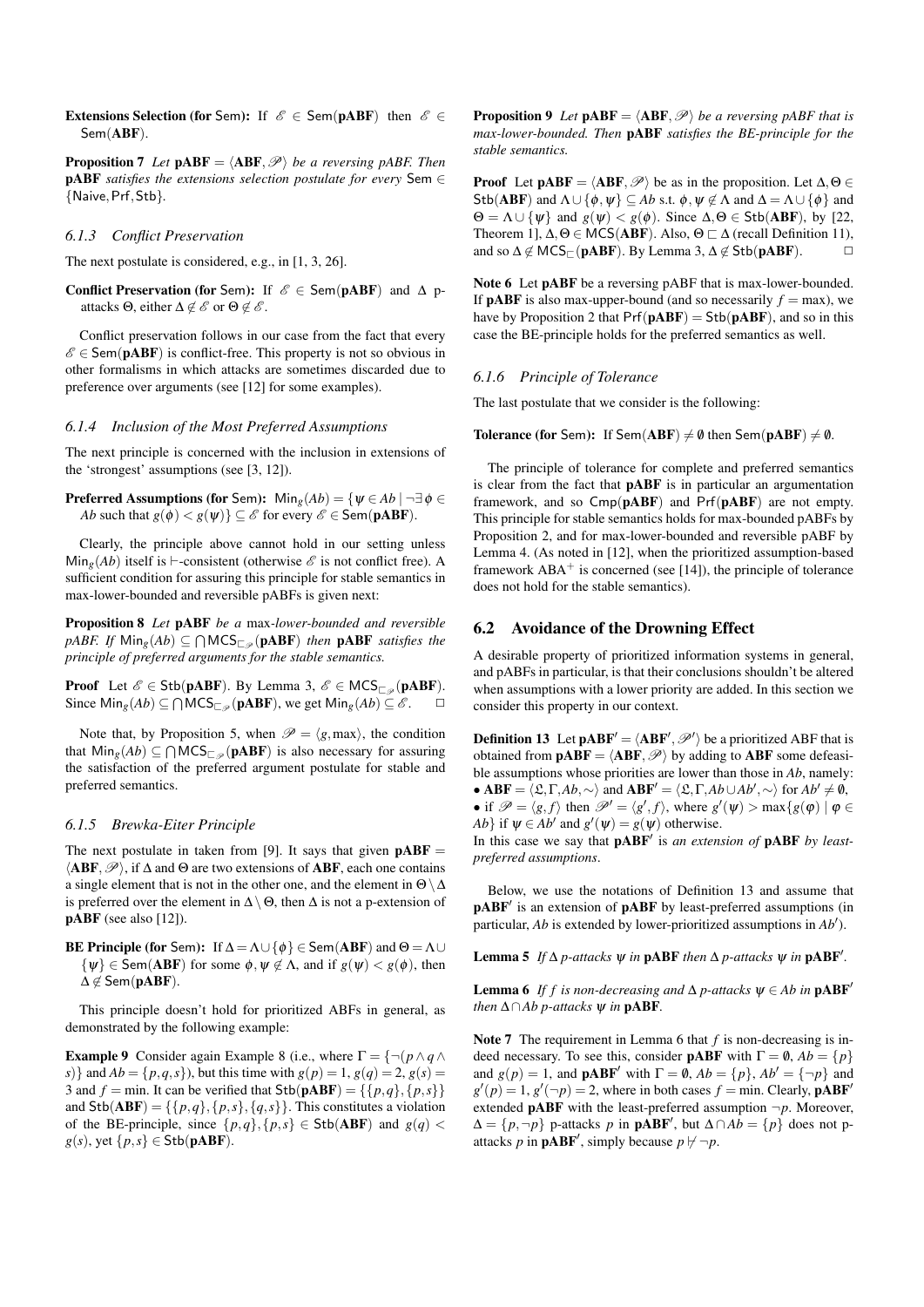**Corollary 1** *Let f be a non-decreasing aggregation and let*  $\psi \in Ab$ . *Then*  $\Delta$  *p*-attacks  $\psi$  *in* **pABF**<sup>*'*</sup> *iff*  $\Delta \cap Ab$  *p*-attacks  $\psi$  *in* **pABF**.

Proof One direction is Lemma 6. For the other direction, suppose that ∆∩*Ab* p-attacks ψ in pABF. By Lemma 5, ∆∩*Ab* p-attacks ψ also in  $\mathbf{pABF}'$ , and by Lemma 1,  $\Delta$  p-attacks  $\psi$  in  $\mathbf{pABF}'$  $\Box$ 

Lemmas 5 and 6 imply that:

**Lemma 7** *Let f be a non-decreasing aggregation function. If*  $\Delta \in$  $\text{Cmp}(\textbf{pABF}')$  *then*  $\Delta' = \Delta \cap Ab \in \text{Cmp}(\textbf{pABF})$ *.* 

The next property assures that conclusions of a pABF are preserved under extensions of the pABF by least-preferred assumptions.

Definition 14 An aggregation function *f* (and so every priority setting  $\mathcal{P} = \langle g, f \rangle$  that is obtained from it) *avoids the drowning effect* with respect to  $\sim$ , if for every **pABF** =  $\langle$ **ABF**,  $\mathcal{P}$  with  $\mathcal{P} = \langle g, f \rangle$ , and for every extension  $pABF'$  of  $pABF$  by least-preferred assumptions,  $\mathbf{pABF} \sim \psi$  implies that  $\mathbf{pABF'} \sim \psi$  (for every formula  $\psi$ ).

Proposition 10 *Any non-decreasing aggregation function avoids the drowning effect with respect to* |∼<sup>∩</sup> Cmp*.*

**Proof** Let  $pABF = \langle ABF, \mathcal{P} \rangle$  be a prioritized ABF with ABF =  $\langle \mathfrak{L}, \Gamma, Ab, \sim \rangle$  and  $\mathscr{P} = \langle g, f \rangle$  where *f* is non-decreasing, and let pABF<sup>'</sup> be an extension of pABF by least-preferred assumptions. Suppose for a contradiction that for some formula  $\psi$  it holds that  $\mathbf{pABF} \sim_{\mathsf{cmp}}^{\mathsf{O}} \psi$  but  $\mathbf{pABF}' \not\sim_{\mathsf{cmp}}^{\mathsf{O}} \psi$ . The latter means that there is some complete extension  $\Delta$  of **pABF**' for which  $\Delta \not\vdash_{\mathcal{L}} \psi$ . By the monotonicity of  $\vdash_{\mathfrak{L}}$  it holds that  $\Delta' \not\vdash_{\mathfrak{L}} \psi$  for every  $\Delta' \subseteq \Delta$ . In particular,  $\Delta' \not\vdash_{\mathfrak{L}} \psi$  when  $\Delta' = \Delta \cap Ab$ . But by Lemma 7,  $\Delta'$  is a complete extension of **pABF**, in a contradiction to **pABF**  $\uparrow \sim$   $\cap$ <sub>Cmp</sub>  $\psi$ .

**Corollary 2** *Let*  $\mathbf{pABF} = \langle \mathbf{ABF}, \mathcal{P} \rangle$  *be a prioritized ABF. If*  $\mathcal{P} =$  $\langle g, \max \rangle$  *or*  $\mathscr{P} = \langle g, \Sigma \rangle$ *, then for every extension* **pABF** *of* **pABF** *by least-preferred assumptions and for every formula* ψ*, we have that*  $\mathbf{pABF} \hspace{0.2em}\sim\hspace{0.2em}\mid\hspace{0.58em} \cdots$   $\mathsf{pABF}^\prime \hspace{0.2em}\sim\hspace{0.2em}\mathsf{pABF}^\prime$  w.

Proof By Proposition 10, since both the maximum function and the summation function are non-decreasing.  $\Box$ 

**Note 8** Since  $\sim_{\text{Cmp}}^{\cap}$  is non-monotonic, extending a prioritized ABF with extra assumptions does not guarantee the preservation of its conclusions. Indeed, consider for instance the prioritized framework **pABF**<sub>1</sub>, based on CL, with  $\Gamma = \emptyset$ ,  $Ab = \{\neg p, q\}$ , the allocation function  $g(\neg p) = 2$ ,  $g(q) = 3$ , and the aggregation function  $f = \max$ . Clearly,  $\mathbf{pABF}_1 \sim_{\mathsf{Cmp}}^{\cap} \neg p$ . Now, let  $\mathbf{pABF}_2$  be a pABF that is obtained by adding to *Ab* of **pABF**<sub>1</sub> the assumption *p* with  $g(p) = 1$ . This is the pABF considered in Example 4 (see also Figure 2), and as it is shown there,  $\mathbf{pABF}_2 \not\triangleright^{\cap}_{\mathsf{cmp}} \neg p$  (in fact, even  $\mathbf{pABF}_2 \not\triangleright^{\cup}_{\mathsf{cmp}} \neg p$ ).

Note 9 Results similar to those of Proposition 10 and Corollary 2 hold also with respect to preferred and stable semantics. We omit them due to lack of space.

# 7 SUMMARY IN VIEW OF RELATED WORK

Simple contrapositive assumption-based argumentation frameworks are useful structures for accommodating logical argumentation. In this paper we extended these frameworks with information about the relative strength of their arguments. Table 1 summarizes some of the results for stable semantics.

| Property of the pABF                              | Conditions on the preference setting |
|---------------------------------------------------|--------------------------------------|
| Consistency                                       | Reversible                           |
| Closure                                           | Reversible                           |
| $\mathsf{Stb} \subseteq \mathsf{MCS}_{\sqsubset}$ | Max-lower-bounded                    |
| $\mathsf{Stb} \supset \mathsf{MCS}_{\sqsubset}$   | Max-upper-bounded                    |
| <b>Empty preferences</b>                          | Invariance of multiple-occurrence    |
| Extension selection                               | Reversible                           |
| Conflict preservation                             |                                      |
| Preferred assumptions                             | Reversible & Max-lower-bounded       |
| Brewka-Eiter postulate                            | Reversible & Max-lower-bounded       |
| Tolerance                                         | Reversible & Max-lower-bounded, or   |
|                                                   | Max-upper-bounded                    |
| No drowning effect                                | Non-decreasing                       |

Table 1. Summary of the results for the stable semantics

Priorities have been integrated in all the major approaches to structured argumentation frameworks, including the assumptionbased argumentation formalism  $ABA^+$  (see [12, 14]),  $ASPIC^+$  systems [27, 28], sequent-based argumentation frameworks [5, 6], and dialectical argumentation frameworks [15, 16].

Apart from  $ABA^+$ , the incorporation of priorities in all of these settings is similar: for the attack to take place the attacking argument should be at least as preferred as the attacked argument. The ABA<sup>+</sup> system, in contrast, is based on the idea of *reverse defeats*: A set of assumptions  $\Delta$  reverse defeats a set of assumptions  $\Theta$  if and only if either ∆ attacks Θ and ∆ is not less preferred than Θ, or Θ attacks ∆ and  $\Theta$  is (strictly) less preferred than  $\Delta$ .<sup>12</sup> The use of reverse defeats is required for avoiding some violations of rationality postulates such as consistency (see [14] for more details). However, in [21, Chapter 7] it is shown that such reverse defeats are actually superfluous when assuming that the inference relation is closed under contraposition (as in our case), and when using the max-attacks. In Proposition 3 we generalized this result and showed that contraposition together with reversibility of the preference function is sufficient to guarantee consistency (and thus reverse defeats are superfluous).

Another difference between the present work and the one in [14] is that the latter concentrates on the weakest link principle (i.e, maxattacks) for comparing arguments, while we do not confine ourselves to a particular preference setting.

In [27], Modgil and Prakken show that for ASPIC<sup>+</sup>-based frameworks including priorities, the preferred and stable extensions coincide and correspond to the set of preferred sub-theories of the set of premises (see [8] and Definition 12). Similar results for sequentbased argumentation frameworks are shown in [6] (see also [4]). However, we note that both in  $ASPIC<sup>+</sup>$  and in sequent-based frameworks, a finite set of (defeasible) assumptions gives rise to an infinite set of arguments. The fact that for ABFs the size of an argumentation graph is bounded by the size of the power-set of defeasible assumptions is a benefit of (prioritized) ABFs.

For ASPIC-like systems, Dung and his co-authors have made axiomatic studies on the inferential behaviour of preference-based structured argumentation (see, for instance, [18, 19, 20]). Their study is mainly concerned with arguments constructed on the basis of defeasible rules, and as such the focus of their work is different then the research done in this paper.

In dialectical argumentation frameworks the problem of having infinite number of arguments out of a finite set of assumptions is avoided by what is called in [15, 16] depth-bounded logics. Dialectical argumentation using depth-bounded logics can capture preferred sub-theories and bring about finite argumentation frameworks, given

 $12$  See [25] for the use of similar principles in the context of abstract argumentation frameworks.